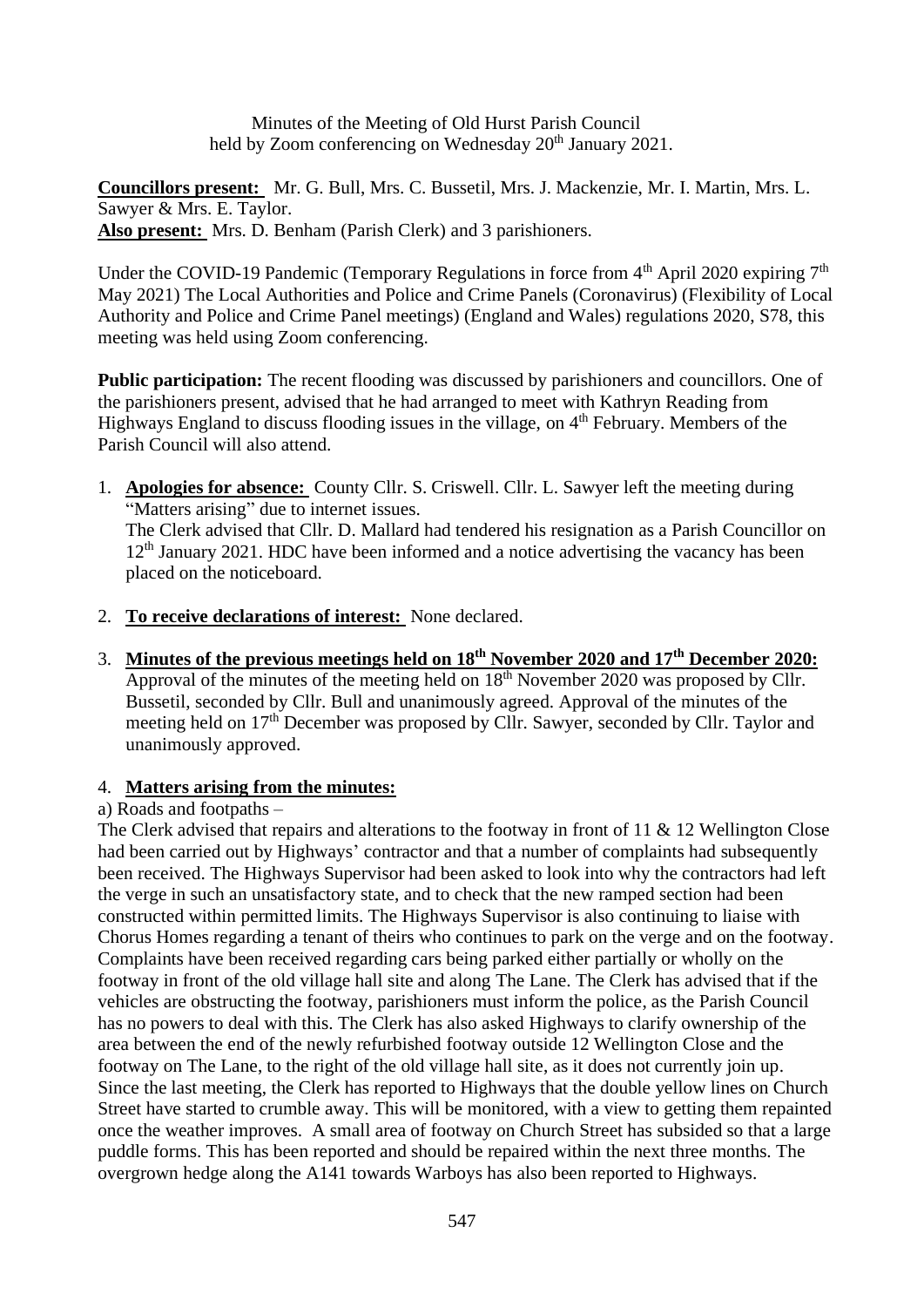County Cllr. Criswell had looked into Cllr. Mallard's concerns regarding visibility problems being caused by trees adjacent to the road near to 11 Lancaster Close and Highways have agreed to cut back the suckers in the verge.

b) Speedwatch – Cllr. Martin advised that Speedwatch sessions would resume as and when Covid-19 restrictions allowed.

c) Wheatsheaf Crossroads – Cllr. Criswell's report advised that a design solution was progressing well and that he was actively searching for funding.

### 5. **Finance.**

a) Payment of outstanding debts.

Cllr. Bull proposed retrospective approval of payments (1) to (6). Seconded by Cllr. Bussetil and unanimously agreed.

- (1) Cq. No. 000675 £188.20, askiT Services Ltd., annual charge for councillor mailboxes.
- (2) Cq. No. 000676 £216.55, Mrs. D. Benham, wages & expenses of Parish Clerk for November.
- (3) Cq. No. 000677 £0.80, HMRC, PAYE for November.
- (4) Cq. No. 000678 £11.50, Mrs. V. Edwards, donation towards upkeep of the village flower boxes.
- (5) Cq. No. 000679 £193.55, Mrs. D. Benham, wages & expenses of Parish Clerk for December.
- (6) Cq. No. 000680 £1.00, HMRC, PAYE for December.
- b) Current position.

A copy of the receipts and payments, bank reconciliation and bank statement had been sent to all councillors prior to the meeting.

6. **Planning** – Update on previous applications.

20/01318/TREE – Fell two elm trees, land near junction between The Lane and St. Ives Road. In progress.

20/02285/HHFUL – Side and front extension No1 Trinity Hall Cottage. New timber shared garage No1 & No2 Trinity Hall Cottage, Church Street, Old Hurst. Pending.

Sunnica Energy Farm (Burwell area), Statutory consultation. Circulated to councillors on 22/12/20. No comments to be returned.

### 7. **Correspondence:**

Forwarded to councillors:

- a) Rural Bulletins.
- b) Roadworks and Events reports.
- c) Highway Events Diary.
- d) Rural Funding Digests.
- e) IHMC Incident reports.
- f) Cambridgeshire & Peterborough Against Scams information.
- g) Information on who to contact in the event of a flood. Flow-chart to be placed on the noticeboard and the Parish Council website.
- h) Covid safe winter Festive activities.
- i) Citizens Advice Bureau request for a donation. Circulated to councillors and agreed that there is no provision in the budget.
- j) Email giving information on "This Land", development company owned by CCC.
- k) Cambridgeshire Home Energy Support Service poster on the noticeboard.